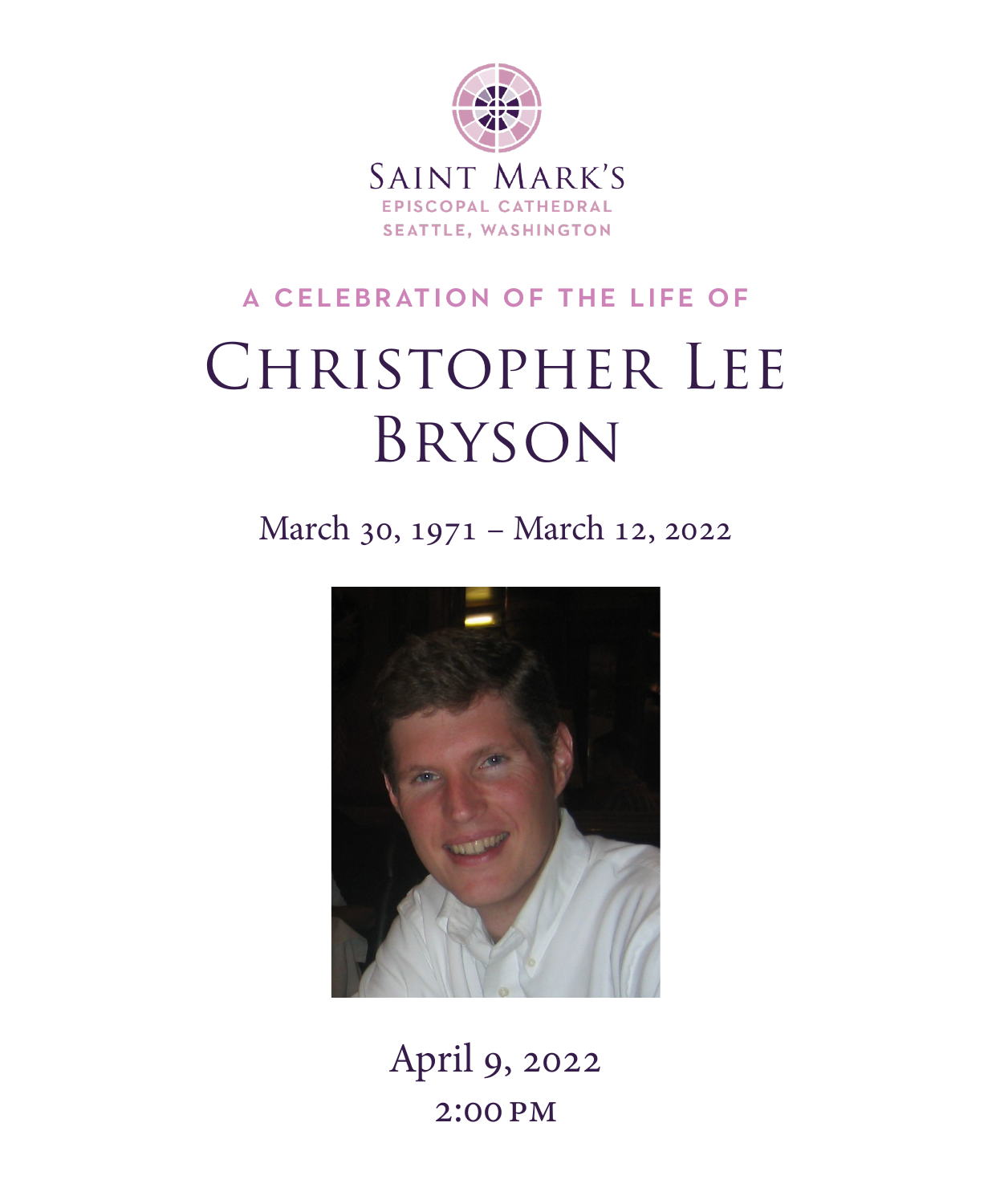*Saint Mark's Cathedral acknowledges that we gather on the traditional land of the first people of Seattle, the Duwamish People, who are still here, and we honor with gratitude the land itself and the life of the Duwamish Tribe.* 

*Welcome to Saint Mark's Cathedral. Out of respect for the liturgy we are about to celebrate, please turn off all cell phones and audible devices. Please, no photography during the liturgy.*

**prelude** *Music for organ by J. S. Bach, G. F. Handel, and W. A. Mozart*

*Please stand, as able, for the anthems and entrance procession.*

### **anthems**

I AM Resurrection and I am Life, says the Lord.<br>Whoever has faith in me shall have life, even though he die. And everyone who has life, and has committed himself to me in faith, shall not die for ever.

As FOR me, I know that my Redeemer lives<br>and that at the last he will stand upon the earth. After my awaking, he will raise me up; and in my body I shall see God. I myself shall see, and my eyes behold him who is my friend and not a stranger.

For none of us has life in himself,<br>and none becomes his own master when he dies. For if we have life, we are alive in the Lord, and if we die, we die in the Lord. So, then, whether we live or die, we are the Lord's possession.

Happy from now on are those who die in the Lord! So it is, says the Spirit, for they rest from their labors.

*Presider* The Lord be with you.

### *People* **And also with you.**

*Presider* Let us pray.

O God of grace and glory, we remember before you this day our brother Chris. We thank you for giving him to us, his family and friends, to know and to love as a companion on our earthly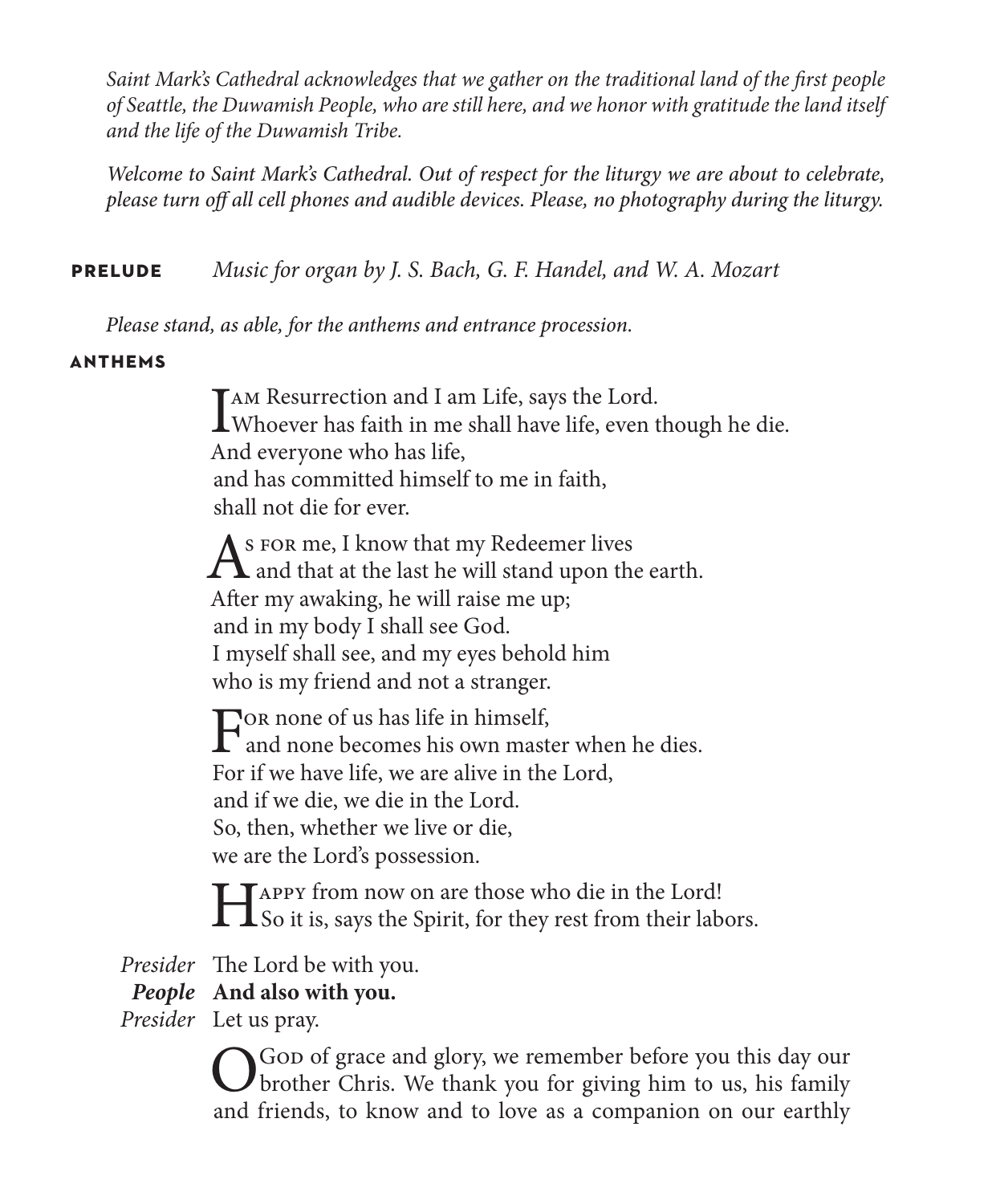pilgrimage. In your boundless compassion, console us who mourn. Give us faith to see in death the gate of eternal life, so that in quiet confidence we may continue our course on earth, until, by your call, we are reunited with those who have gone before. All this we pray through Jesus Christ our Lord.

*All* **Amen.**

### **remembrances** Stephan Fihn

**welcome** Dean Thomason

Jiho Bryson



*The Hymnal 1982* #680, wORDS: Charles Wesley (1707-1788), public domain; music: Rowland Hugh Prichard (1811-1877), public domain.

*Please be seated for the Liturgy of the Word.*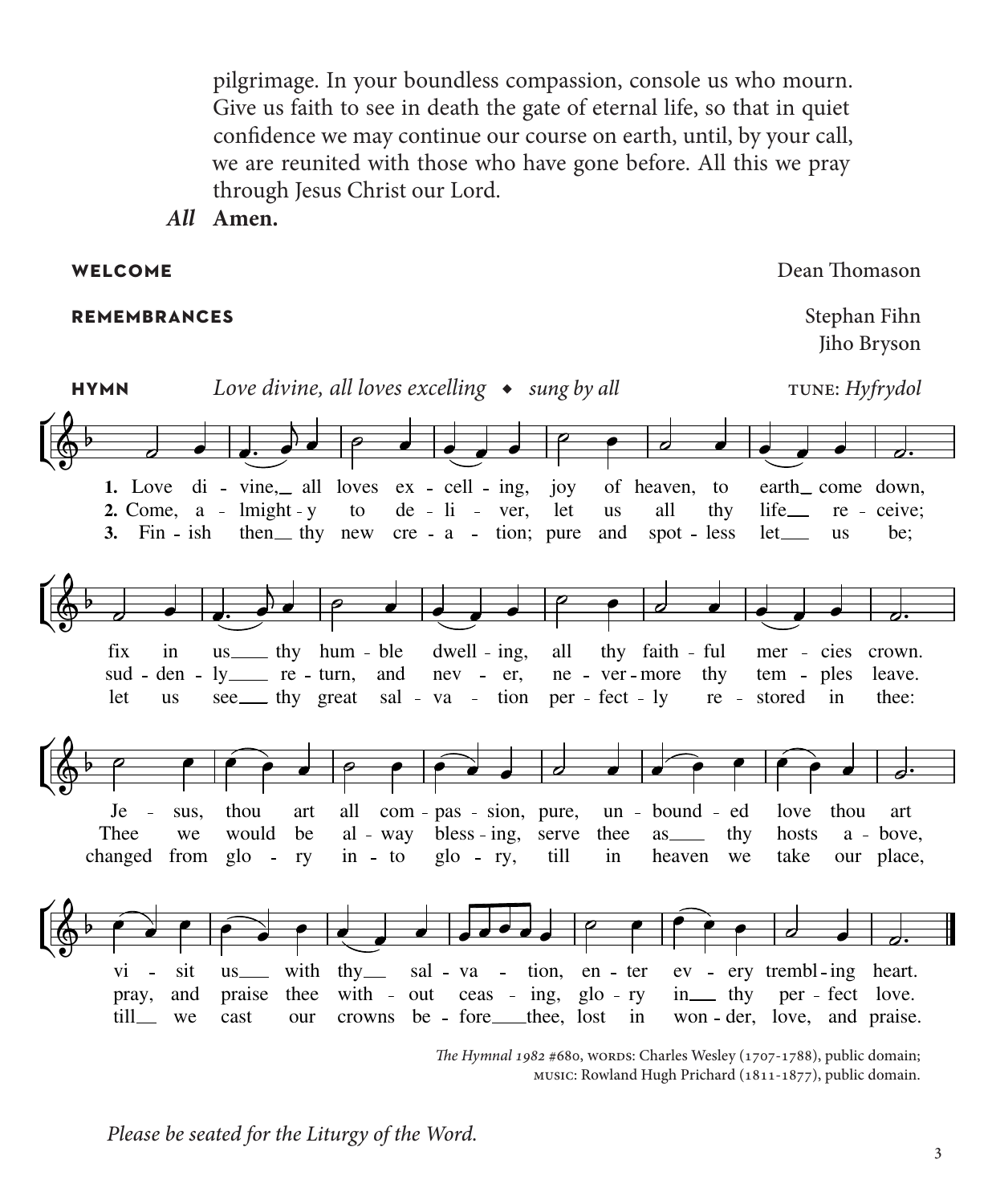## THE LITURGY OF THE WORD

**reading** *Lamentations 3:22-26,31-33 read by* Tom Hayton

THE STEADFAST LOVE of the LORD never ceases, his mercies never **L** come to an end; they are new every morning; great is your faithfulness. "The Lord is my portion," says my soul, "therefore I will hope in him." The Lorp is good to those who wait for him, to the soul that seeks him. It is good that one should wait quietly for the salvation of the LORD.

For the Lord will not reject forever. Although he causes grief, he will have compassion according to the abundance of his steadfast love; for he does not willingly afflict or grieve anyone.

*Reader* Hear what the Spirit is saying to God's people.

*People* **Thanks be to God.**

4

| <b>PSALM</b> | Psalm $121 \rightarrow$ read by all, in unison                                            |
|--------------|-------------------------------------------------------------------------------------------|
|              | Levavi oculos                                                                             |
|              | TLIFT up my eyes to the hills; $*$<br><b>L</b> from where is my help to come?             |
|              | My help comes from the LORD, *<br>the maker of heaven and earth.                          |
|              | He will not let your foot be moved *<br>and he who watches over you will not fall asleep. |
|              | Behold, he who keeps watch over Israel *<br>shall neither slumber nor sleep;              |
|              | The LORD himself watches over you; *<br>the LORD is your shade at your right hand,        |
|              | So that the sun shall not strike you by day, $*$<br>nor the moon by night.                |
|              | The LORD shall preserve you from all evil; *<br>it is he who shall keep you safe.         |
|              | The LORD shall watch over your going out and<br>your coming in, *                         |
|              | from this time forth for evermore.                                                        |
|              |                                                                                           |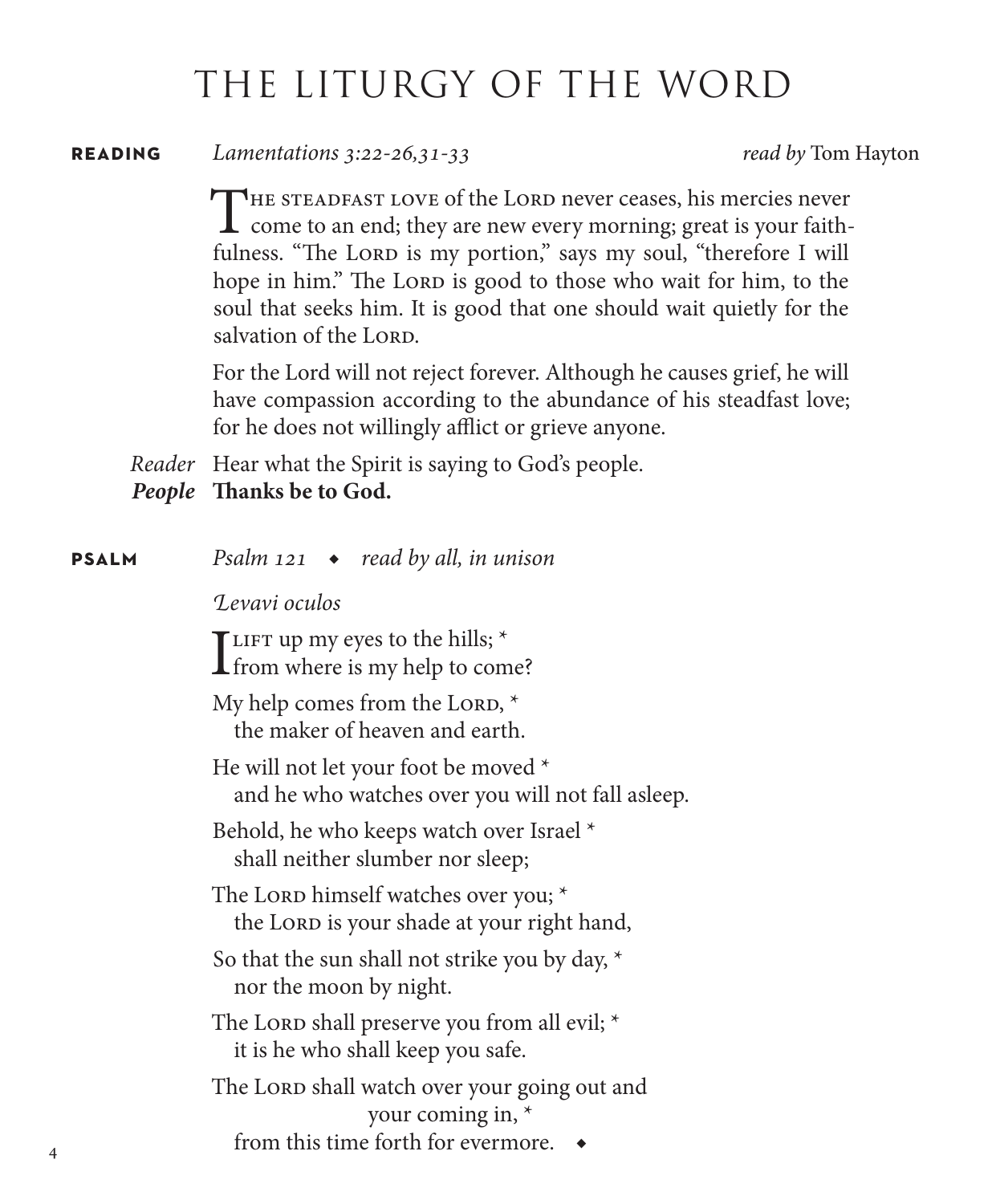| <b>READING</b> | 1 John 3:1-2                                                                                                                                                                                                                                                                                                                                                                 | read by Chuck Maynard |
|----------------|------------------------------------------------------------------------------------------------------------------------------------------------------------------------------------------------------------------------------------------------------------------------------------------------------------------------------------------------------------------------------|-----------------------|
|                | THE WHAT love the Father has given us, that we should be called<br>Ochildren of God; and that is what we are. The reason the world<br>does not know us is that it did not know him. Beloved, we are God's<br>children now; what we will be has not yet been revealed. What we<br>do know is this: when he is revealed, we will be like him, for we will<br>see him as he is. |                       |
|                | Reader Hear what the Spirit is saying to God's people.<br>People Thanks be to God.                                                                                                                                                                                                                                                                                           |                       |

*After a brief pause, the Presider stands; all rise, as able, for the proclamation of the Gospel.*  **sequence hymn** *Amazing grace* ◆ *sung by all* tune: *New Britain*  $\geq$ ŕ  $\frac{1}{\rho}$ ֍ L  $\frac{1}{\circ}$ L  $\overline{\bullet}$  $\blacksquare$  $\overline{\phantom{a}}$  $\overline{\phantom{a}}$  $\overline{\phantom{a}}$  $\overline{\phantom{a}}$  $\overline{\phantom{a}}$ Ľ  $\overline{\phantom{a}}$  $\blacksquare$  $\blacksquare$  $\blacksquare$ 1.  $A - max - img$ sound, wretch like grace! how sweet the that saved a me! 2. 'Twas grace that taught my heart to fear, and grace my fears re - lieved; 3. The Lord has pro mised good to me, his word hope my se - cures; 4. Through ma - ny dan gers, and snares, I have al - read toils, y come; 5. When we've been there ten thou - sand years, bright shin - ing as the sun,  $\overline{a}$ ŕ  $\overline{1}$  $\frac{2}{9}$ é ŕ  $\left\langle \left\langle \cdot\right\rangle \right\rangle =\left\langle \left\langle \cdot\right\rangle \right\rangle _{c}=$  $\overline{\phantom{a}}$  $\mathbf{V}$  $\overline{\phantom{a}}$  $\overline{\phantom{a}}$  $\overline{\phantom{a}}$  $\overline{\phantom{a}}$  $\overline{\phantom{a}}$  $\overline{\phantom{a}}$  $\overline{\phantom{a}}$  $\overline{\phantom{a}}$  $\overline{\phantom{a}}$  $\overline{\phantom{a}}$  $\begin{array}{c} \begin{array}{c} \end{array} \end{array}$  $\overline{\phantom{a}}$ I found, once was lost but now am was blind but now I see. how cious did that hour I first pre grace ap pear the be - lieved! he will my shield and por  $\sim$   $\pm$ tion be as long as life en - dures. 'tis grace that brought me safe thus far, and grace will lead home. me we've days God's praise when we'd first be - gun. no less to singthan

> *The Hymnal 1982* #671, words: John Newton (1725-1807), alt.; st. 5, from *A Collection of Sacred Ballads*, 1790; compiled by Richard Broaddus and Andrew Broaddus. public domain; music: from *Virginia Harmony*, 1832; adapt. att. Edwin Othello Excell (1851-1921); harm. Austin Cole Lovelace (b. 1919); harm. © 1974 by Abingdon Press..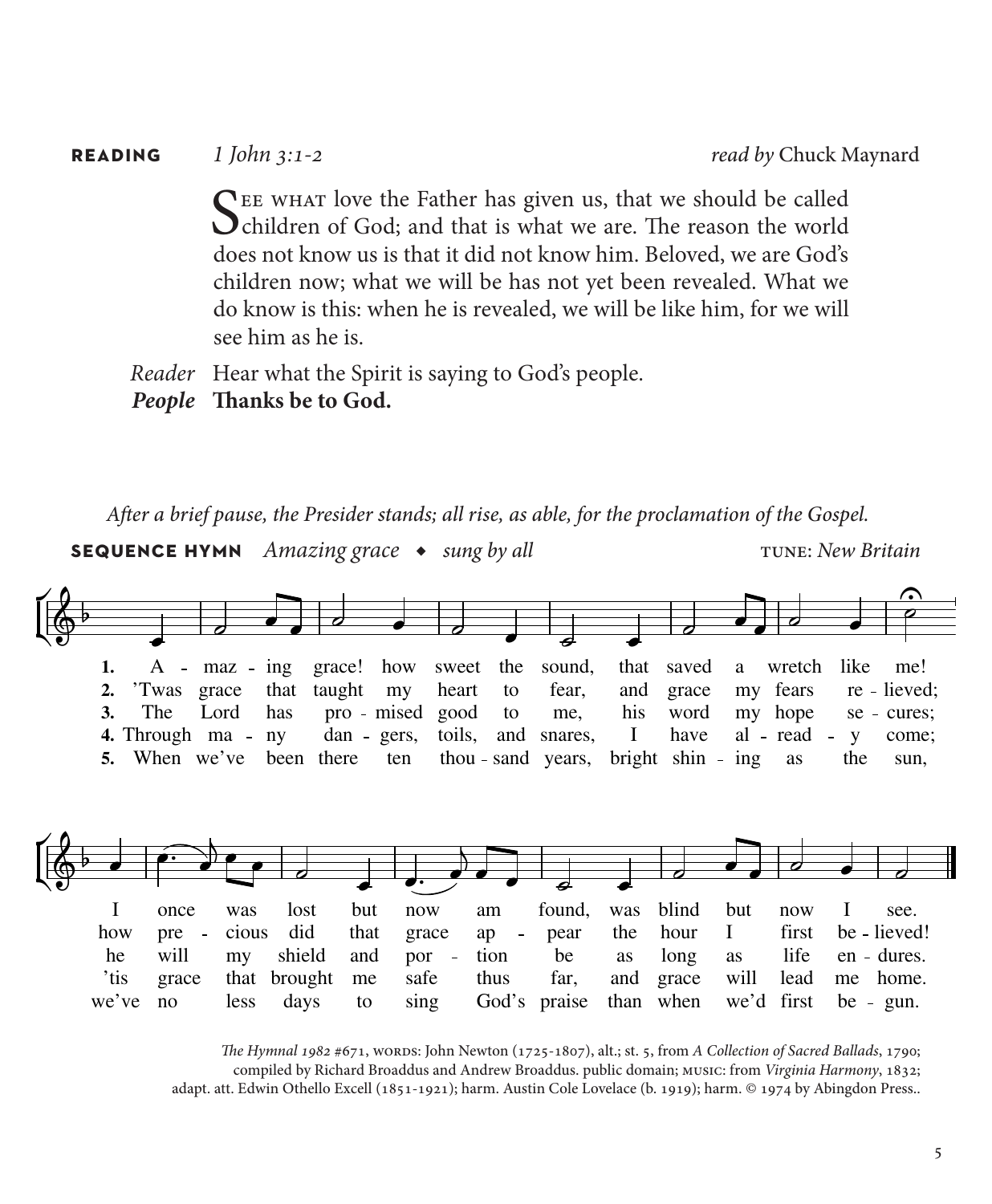### **the holy gospel** *John 14:1-6a*

*Preacher* The Holy Gospel of our Lord Jesus Christ according to John. *People* **Glory to you, Lord Christ.**

> Jesus said, "Do not let your hearts be troubled. Believe in God, believe<br>also in me. In my Father's house there are many dwelling places. If also in me. In my Father's house there are many dwelling places. If it were not so, would I have told you that I go to prepare a place for you? And if I go and prepare a place for you, I will come again and will take you to myself, so that where I am, there you may be also. And you know the way to the place where I am going." Thomas said to him, "Lord, we do not know where you are going. How can we know the way?" Jesus said to him, "I am the way, and the truth, and the life."

*Preacher* The Gospel of the Lord. *People* **Praise to you, Lord Christ.**

**homily** The Reverend Cristi Chapman

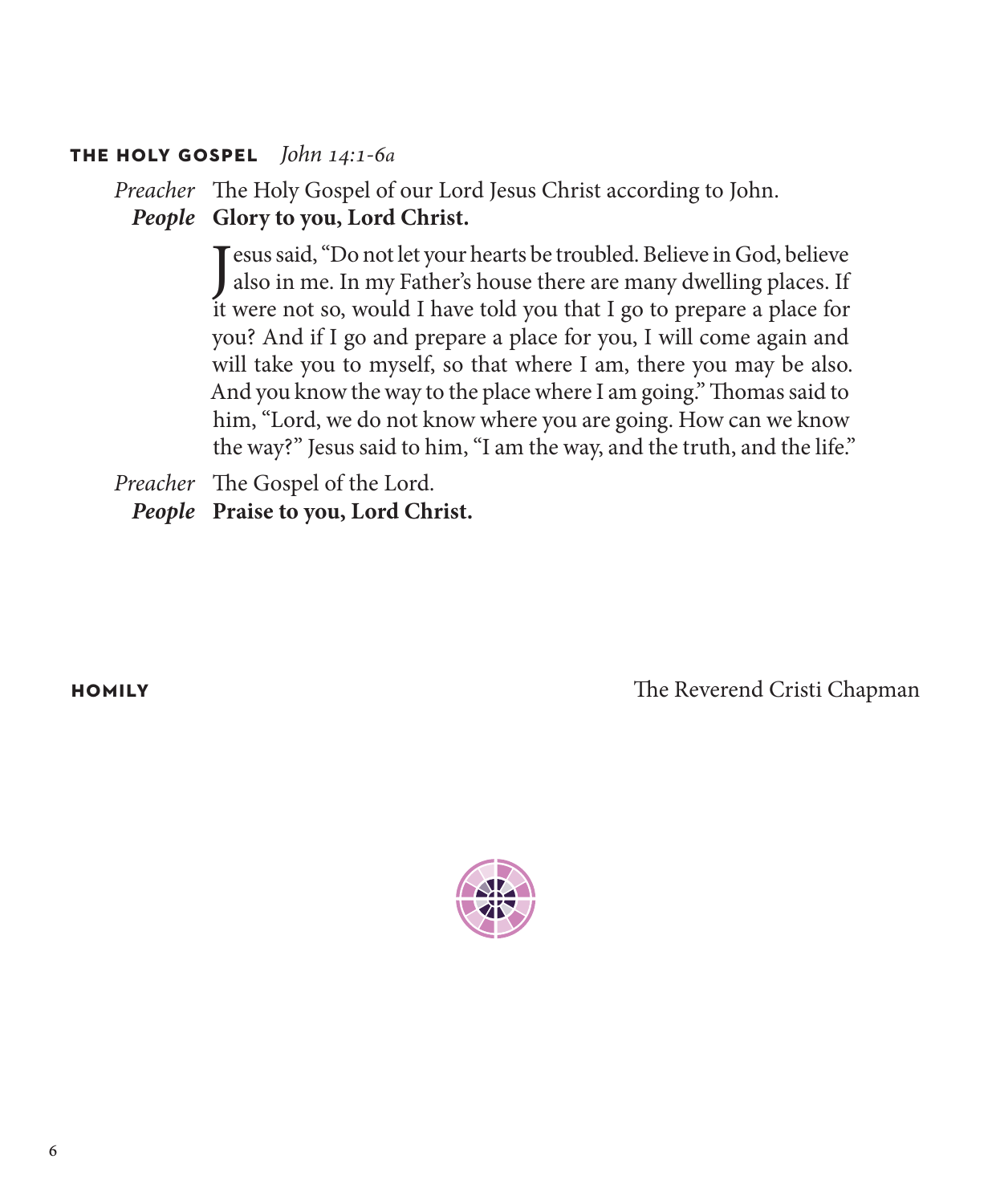*All stand, as able, for the recitation of the Creed.*

**the apostles' creed**(*spoken by all in unison*)

**I believe in God, the Father almighty, creator of heaven and earth.**

**I believe in Jesus Christ, his only Son, our Lord. He was conceived by the power of the Holy Spirit and born of the Virgin Mary. He suffered under Pontius Pilate, was crucified, died, and was buried. He descended to the dead. On the third day he rose again. He ascended into heaven, and is seated at the right hand of the Father. He will come again to judge the living and the dead.**

**I believe in the Holy Spirit, the holy catholic Church, the communion of saints, the forgiveness of sins, the resurrection of the body, and the life everlasting. Amen.**

### **prayers of the people** *led by* Deborah Washington

| <i>Presider</i> For our brother Chris let us pray to God our Creator saying:<br>Hear our prayer.                                                           |
|------------------------------------------------------------------------------------------------------------------------------------------------------------|
| <i>Intercessor</i> God, your will for us is abundant life;<br>receive Chris now into the fullness of life in your presence.                                |
| People Hear our prayer.                                                                                                                                    |
| Intercessor You know the thoughts of our hearts and our search for faith;<br>shed the brightness of your light on Chris, who also sought<br>understanding. |

*People* **Hear our prayer.**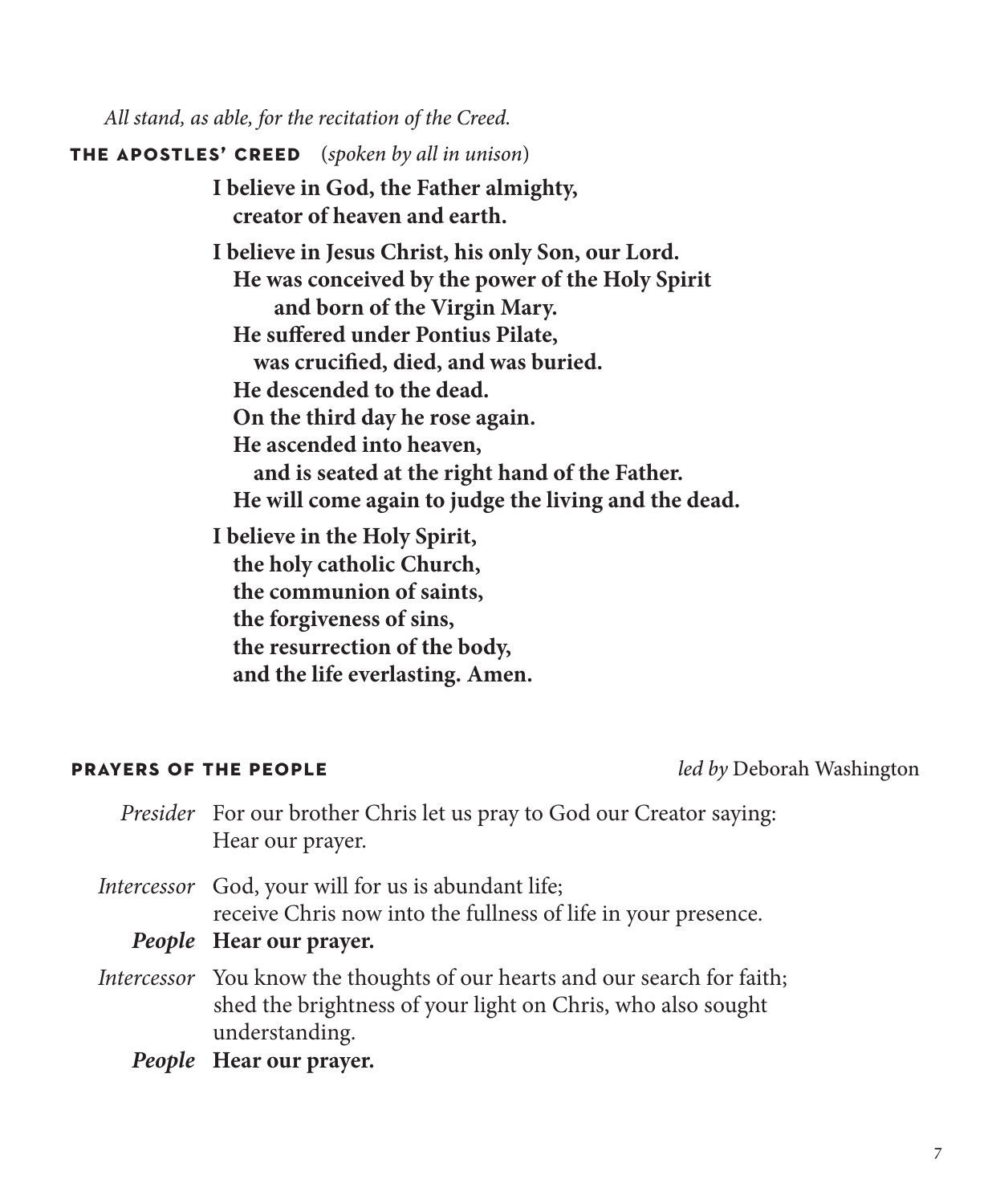| <i>Intercessor</i> You are greater than all our ideas and images of you;<br>draw Chris into the mystery of your being.                                                                                         |
|----------------------------------------------------------------------------------------------------------------------------------------------------------------------------------------------------------------|
| People Hear our prayer.                                                                                                                                                                                        |
| Intercessor We know you as perfect Mercy and Love;<br>welcome Chris in the grace of that love and mercy.                                                                                                       |
| People Hear our prayer.                                                                                                                                                                                        |
| <i>Intercessor</i> We praise you as the giver of life;<br>gather all who mourn into the hope of renewed life.                                                                                                  |
| People Hear our prayer.                                                                                                                                                                                        |
| <i>Intercessor</i> The Church commends all who die to the care of Christ, the love of<br>God, and the communion of the Holy Spirit; and so we commend<br>Chris to you, giving thanks for the gift of his life. |
| People Hear our prayer.                                                                                                                                                                                        |
| Presider May the Holy One, to whom all the desires of our hearts are known<br>before we ask, hear our prayers for Chris, and for all who mourn,<br>and grant us newness of life, and peace.                    |

*All* **Amen.**

### **the peace**

*Presider* The peace of the Lord be always with you. *People* **And also with you.**

*All exchange a sign of peace, respecting others' desires for distance to be maintained.*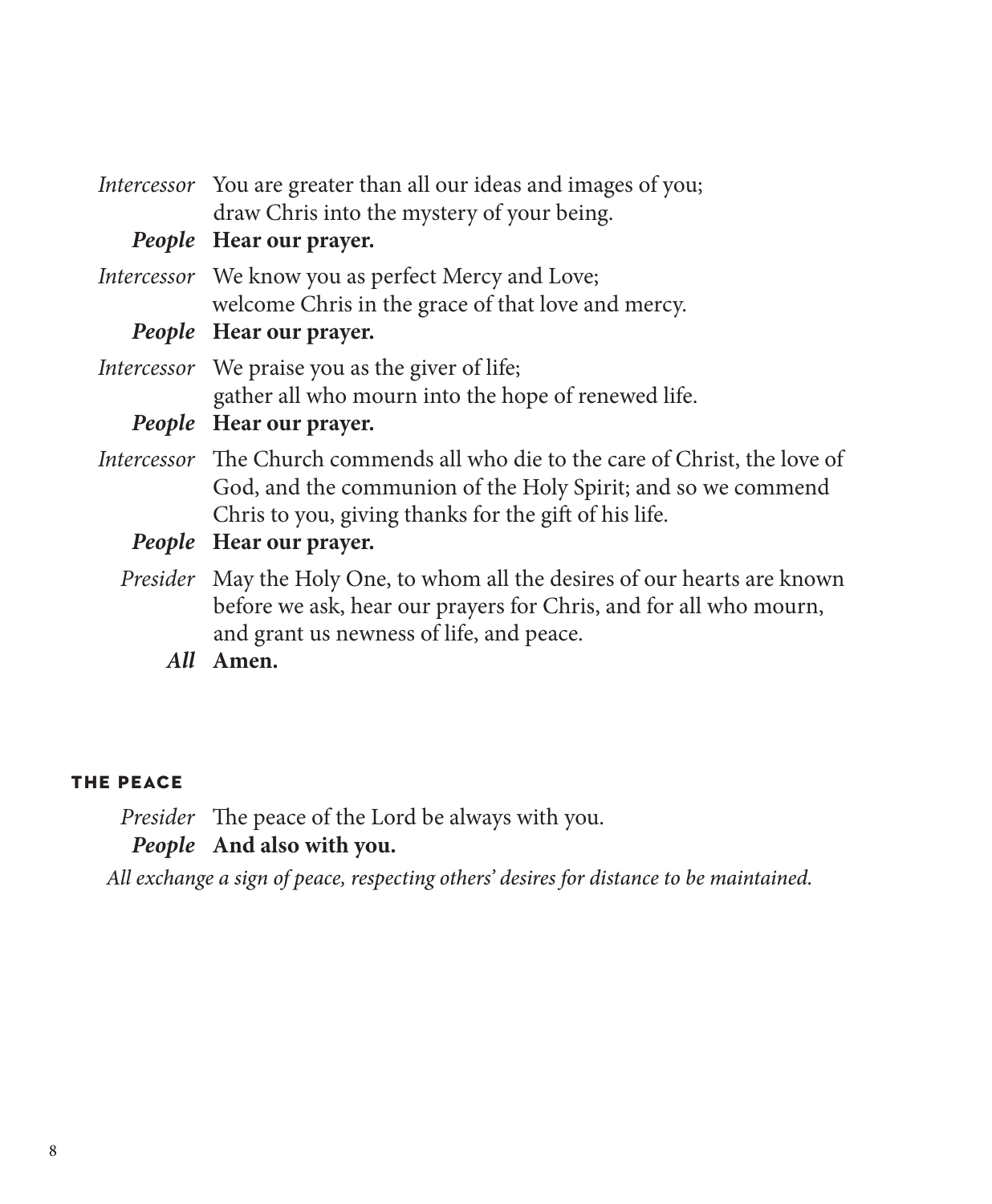## THE LITURGY OF THE TABLE

If thou but trust in God to guide thee, and hope in him through all thy ways, he'll give thee strength whate'er betide thee, and bear thee through the evil days. Who trusts in God's unchanging love builds on a rock that nought can move.

**OFFERTORY SOLO** If thou but trust words & MUSIC: George Neumark (1621-1681) *in God to guide thee* tr. Catherine Winkworth (1827-1878)

> Sing, pray, and keep his ways unswerving; so do thine own part faithfully, and trust his word, though undeserving; thou yet shalt find it true for thee; God never yet forsook in need the soul that trusted him indeed.

*All stand, as able.*

**the great thanksgiving** *Eucharistic Prayer B The Book of Common Prayer,* p. 367

- *Presider* The Lord be with you.
- *People* **And also with you.**

*Presider* Lift up your hearts.

*People* **We lift them to the Lord.** 

*Presider* Let us give thanks to the Lord our God.

*People* **It is right to give God thanks and praise.**

*Presider* It is right, and a good and joyful thing, always and everywhere to give thanks to you, Father Almighty, Creator of heaven and earth, through Jesus Christ our Lord; who rose victorious from the dead, and comforts us with the blessed hope of everlasting life. For to your faithful people, O Lord, life is changed, not ended; and when our mortal body lies in death, there is prepared for us a dwelling place eternal in the heavens. Therefore we praise you, joining our voices with Angels and Archangels and with all the company of heaven, who for ever sing this hymn to proclaim the glory of your Name:

*All* **Holy, Holy, Holy Lord, God of power and might, heaven and earth are full of your glory. Hosanna in the highest. Blessed is the one who comes in the name of the Lord. Hosanna in the highest.**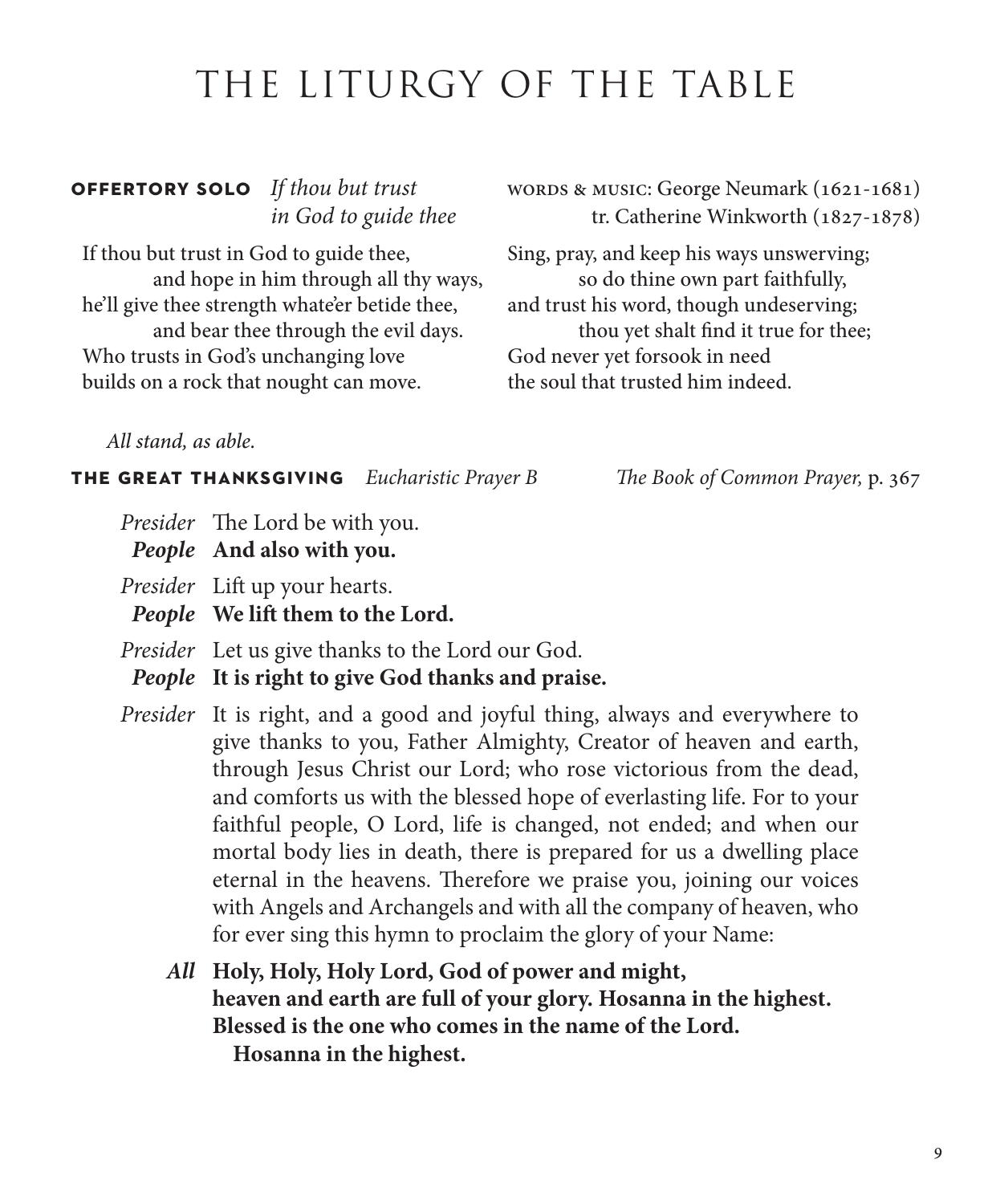*Presider* We give thanks to you, O God, for the goodness and love which you have made known to us in creation; in the calling of Israel to be your people; in your Word spoken through the prophets; and above all in the Word made flesh, Jesus, your Son. For in these last days you sent him to be incarnate from the Virgin Mary, to be the Savior and Redeemer of the world. In him you have delivered us from evil, and made us worthy to stand before you. In him, you have brought us out of error into truth, out of sin into righteousness, out of death into life.

> On the night before he died for us, our Lord Jesus Christ took bread; and when he had given thanks to you, he broke it, and gave it to his disciples, and said, "Take, eat: This is my Body, which is given for you. Do this for the remembrance of me."

After Supper he took the cup of wine; and when he had given thanks, he gave it to them, and said, "Drink this all of you: This is my Blood of the new Covenant, which is shed for you and for many for the forgiveness of sins. Whenever you drink it, do this for the remembrance of me."

Therefore, according to his command, O Father,

- *All* **We remember his death, we proclaim his resurrection, we await his coming in glory;**
- *Presider* And we offer our sacrifice of praise and thanksgiving to you, O Lord of all; presenting to you, from your creation, this bread and this wine. We pray you, gracious God, to send your Holy Spirit upon these gifts that they may be the Sacrament of the Body of Christ and his Blood of the new Covenant. Unite us to your Son in his sacrifice, that we may be acceptable through him, being sanctified by the Holy Spirit. In the fullness of time, put all things in subjection under your Christ, and bring us to that heavenly country where, with Mary, Mark, and all your saints, we may enter the everlasting heritage of your sons and daughters; through Jesus Christ our Lord, the firstborn of all creation, the head of the Church, and the author of our salvation.

By him, and with him, and in him, in the unity of the Holy Spirit all honor and glory is yours, Almighty Father, now and for ever.

*All* **AMEN.**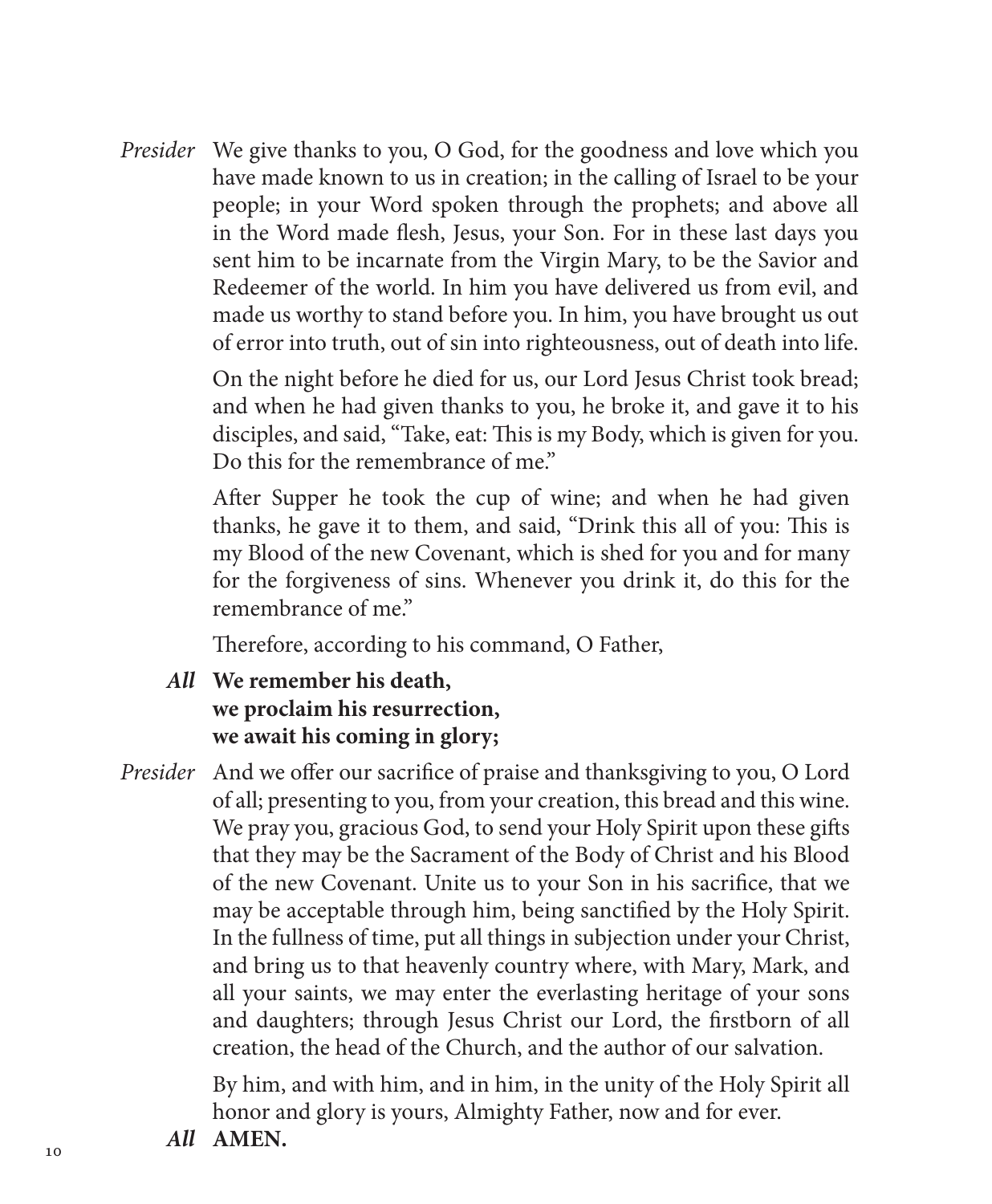### **the lord's prayer**

*All* **Our Father in heaven, hallowed be your Name, your kingdom come, your will be done, on earth as in heaven. Give us today our daily bread. Forgive us our sins, as we forgive those who sin against us. Save us from the time of trial, and deliver us from evil. For the kingdom, the power, and the glory are yours, now and for ever. Amen.**

*In silence, the Presider breaks the consecrated bread.*

### **the breaking of the bread**

*Presider* Alleluia. Christ our passover is sacrificed for us. *People* **Therefore let us keep the feast. Alleluia.**

### **invitation to communion**

*The Presider invites us to the meal:* The Gifts of God for the People of God.

*All may be seated for the time of Communion.*

*All seeking God are welcome at Christ's Table.* 

*Please follow the directions of the Liturgical Ministers. Bread and wine are distributed at the head of the center aisle. Bread will placed into your outstretched palm taking care not to touch your hand. If you prefer a gluten-free wafer, simply ask for one at the time of Communion.*

*If you wish to receive a blessing instead, please cross your arms in front of your chest.*

*Intinction (dipping the bread in the wine) is not available at this time. If you do not wish to drink from the common cup, please cross your arms in front of your chest as you pass by the chalice. The full grace of the sacrament is received with only the bread.*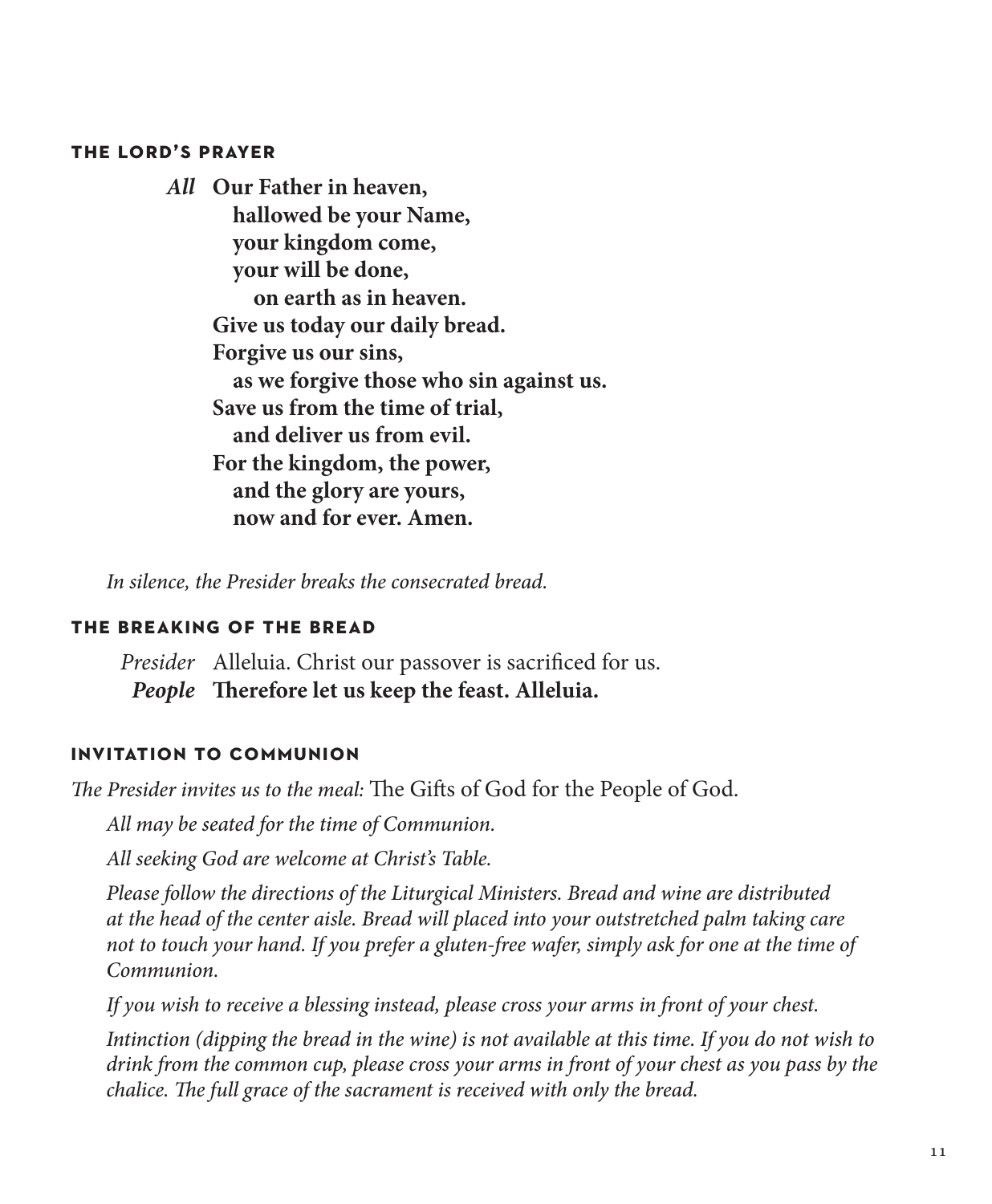*All stand, as able.*

### **prayer after communion**

*Presider* Almighty God, *All* **we thank you that in your great love you have fed us with the spiritual food and drink of the Body and Blood of your Son Jesus Christ, and have given us a foretaste of your heavenly banquet. Grant that this Sacrament may be to us a comfort in affliction, and a pledge of our inheritance in that kingdom where there is no death, neither sorrow nor crying, but the fullness of joy with all your saints; through Jesus Christ our Savior. Amen.**

## THE COMMENDATION

*The ministers stand at the Paschal Candle, the symbol of our risen life in Christ.* 

*Presider* Give rest, O Christ, to your servant with your saints,

*People* **where sorrow and pain are no more, neither sighing, but life everlasting.**

- *Presider* You only are immortal, the creator and maker of humankind; and we are mortal, formed of the earth, and to earth shall we return. For so did you ordain when you created me, saying, "You are dust, and to dust you shall return." All of us go down to the dust; yet even at the grave we make our song: Alleluia, alleluia, alleluia.
	- *People* **Give rest, O Christ, to your servant with your saints, where sorrow and pain are no more, neither sighing, but life everlasting.**
- *Presider* Into your hands, O merciful Savior, we commend your servant Chris. Acknowledge, we humbly beseech you, a sheep of your own fold, a lamb of your own flock, a sinner of your own redeeming. Receive him into the arms of your mercy, into the blessed rest of everlasting peace, and into the glorious company of the saints in light.
- *People* **Amen.**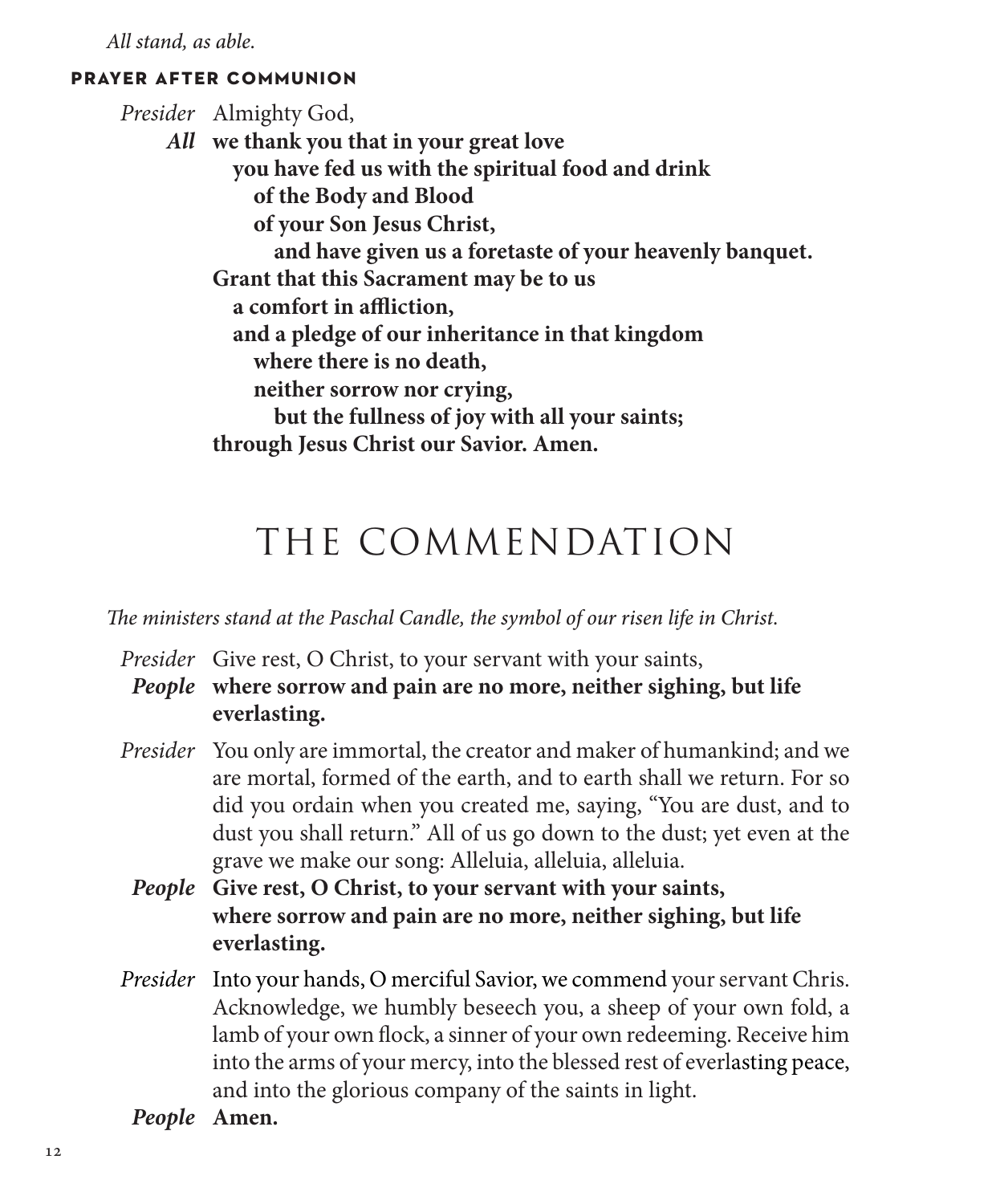

*The Hymnal 1982* #482, words: Jan Struther (1901-1953), by permission of Oxford University Press; music: Irish ballad melody; adapt. *The Church Hymnary*, 1927; public domain.

### **dismissal**

*Presider* Let us go forth in the name of Christ. Alleluia, alleluia. *People* **Thanks be to God. Alleluia, alleluia.**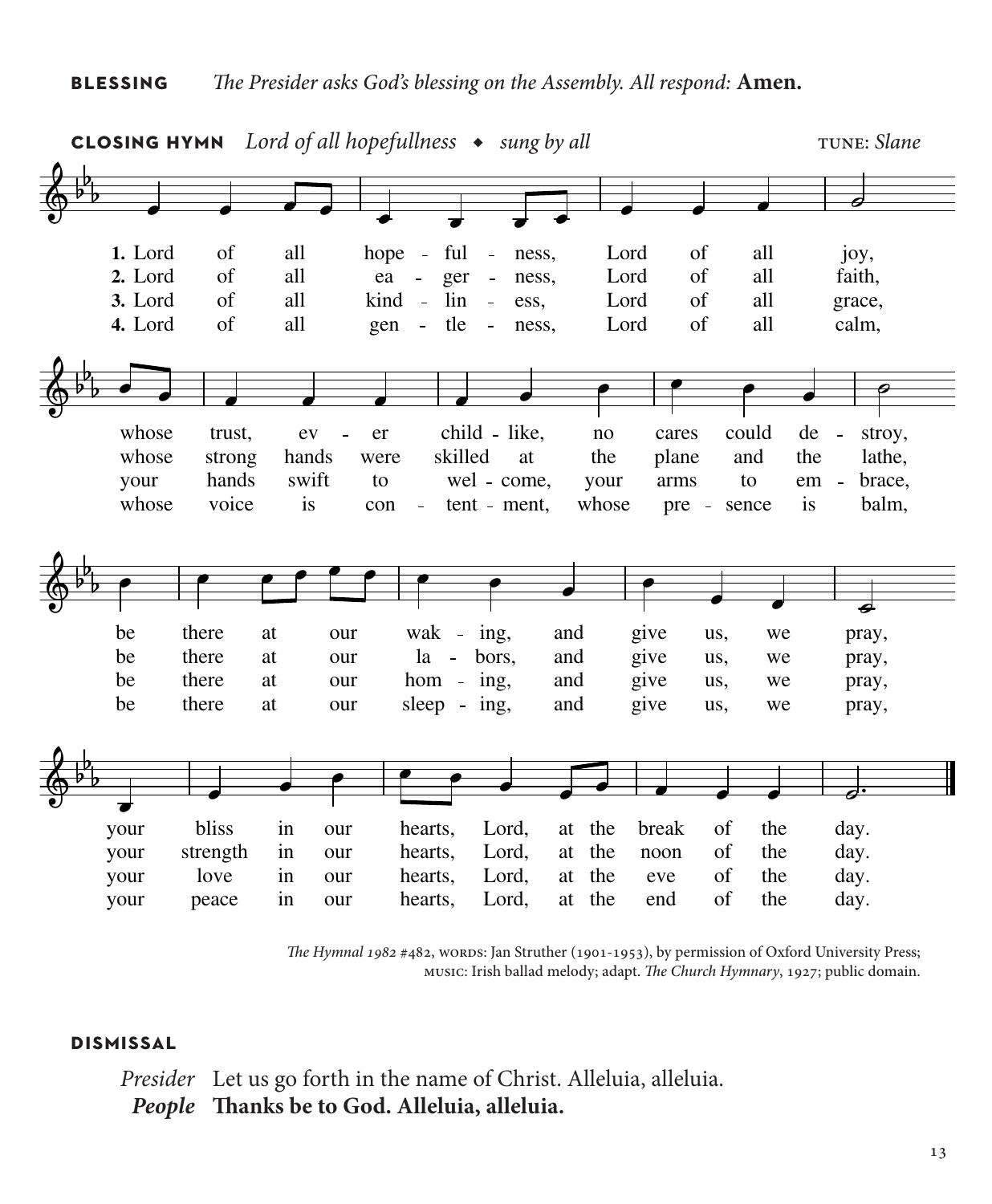*Please remain standing for the closing voluntary and procession. After the family has exited, all may be seated through the conclusion of the organ voluntary.*

**voluntary** *Hyfrydol* Ralph Vaughan Williams (1872-1958)

*A reception follows the service in Bloedel Hall, accessible via the stairs and elevator at the west end of the Cathedral. All are invited.*

## MINISTERS OF THE LITURGY

**presider** The Very Reverend Steven L. Thomason

> **preacher** The Reverend Cristi Chapman

> > **crucifer** Ray Miller

**sacristan** Michael Seewer

**altar guild** Sue Tait

**lectors** Tom Hayton Chuck Maynard

**intercessor** Deborah Washington

**ushers** Don Sutkus Rick Wyckoff Chris Rigos

**remembrances**

Stephan Fihn Jiho Bryson

**musicians** Gregory Bloch, *soloist*

Canon Michael Kleinschmidt, *organist*

**sound board** Michael Perera

**videography** Christopher Brown

*Music and texts under copyright are reprinted by permission under OneLicense.net #a-706820*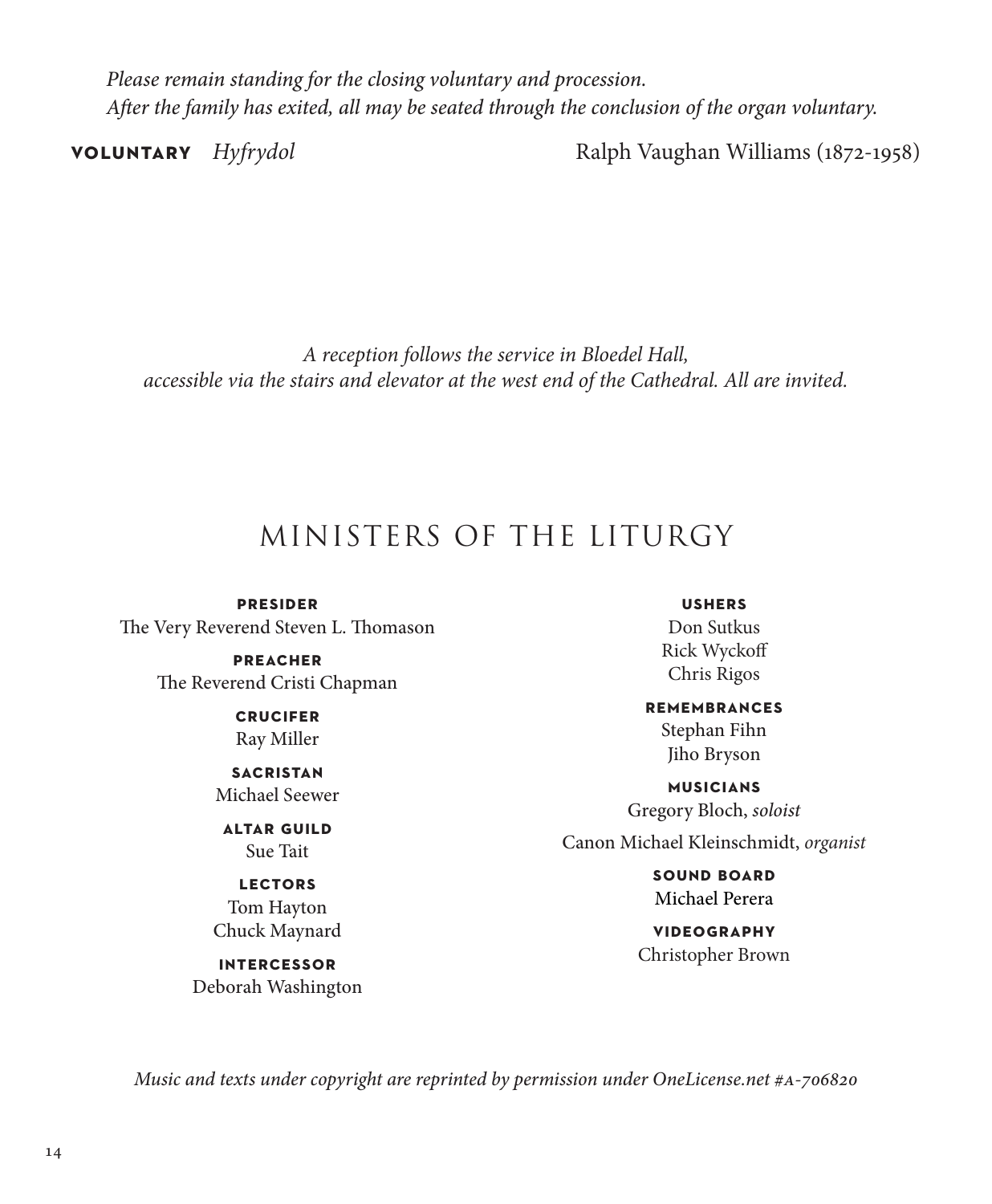## Christopher Lee Bryson

*March 30, 1971 – March 12, 2022*

PHRISTOPHER LEE BRYSON, 50, of Seattle, Washington, passed away on Saturday, March 12, 2022 surrounded by his loving family.

Chris was born in Norfolk, VA, to Jerrell and Carolyn Bryson, and raised in Irving, Texas. He graduated summa cum laude from Austin College in 1993 and, four years later, received his medical degree from the University of Texas Southwestern. In 2000, Chris moved to Seattle, Washington, where his unique gifts as an empathetic clinician and a rigorous academic led to an impressive medical career that improved the quality of care for patients across Washington state and beyond. For medical reasons, he retired in 2013. He was appointed Associate Professor Emeritus of the University of Washington Department of Medicine (General Internal Medicine) in 2018.

A core investigator in the VA Northwest Health Services Research and Development Center of Excellence, Chris pioneered early efforts to measure medication adherence, examining the relationship between how and whether patients take prescribed medications and subsequent clinical outcomes and quality of care. Conducted using large, national pharmacy databases, this research lay the foundation for thousands of future investigations. He also researched a number of other important topics in pharmacoepidemiology and strategies to reduce the risk of cardiovascular disease.

Chris's research was widely recognized and highly influential; he published nearly 100 articles in peer-reviewed journals. He also received numerous grants from the VA, NIH and other institutions. From 2009-2013, Christopher served as the medical director for the Clinical Outcomes Assessment Program (COAP), a program that measures the quality of care and outcomes for patients undergoing cardiac interventions and surgeries in Washington. He was instrumental in helping hospitals use the COAP data registry, allowing them to compare results and learn from each other. His impact at COAP continues to be felt throughout the state.

In addition to his demanding research and administrative roles, Christopher was an outstanding and supremely compassionate physician. A supportive and encouraging colleague, he always made time to assist other physicians. He mentored more than a dozen students and fellows and continued to mentor early career scientists even after his retirement. He was a much sought-after second opinion when other physicians encountered a medical dilemma.